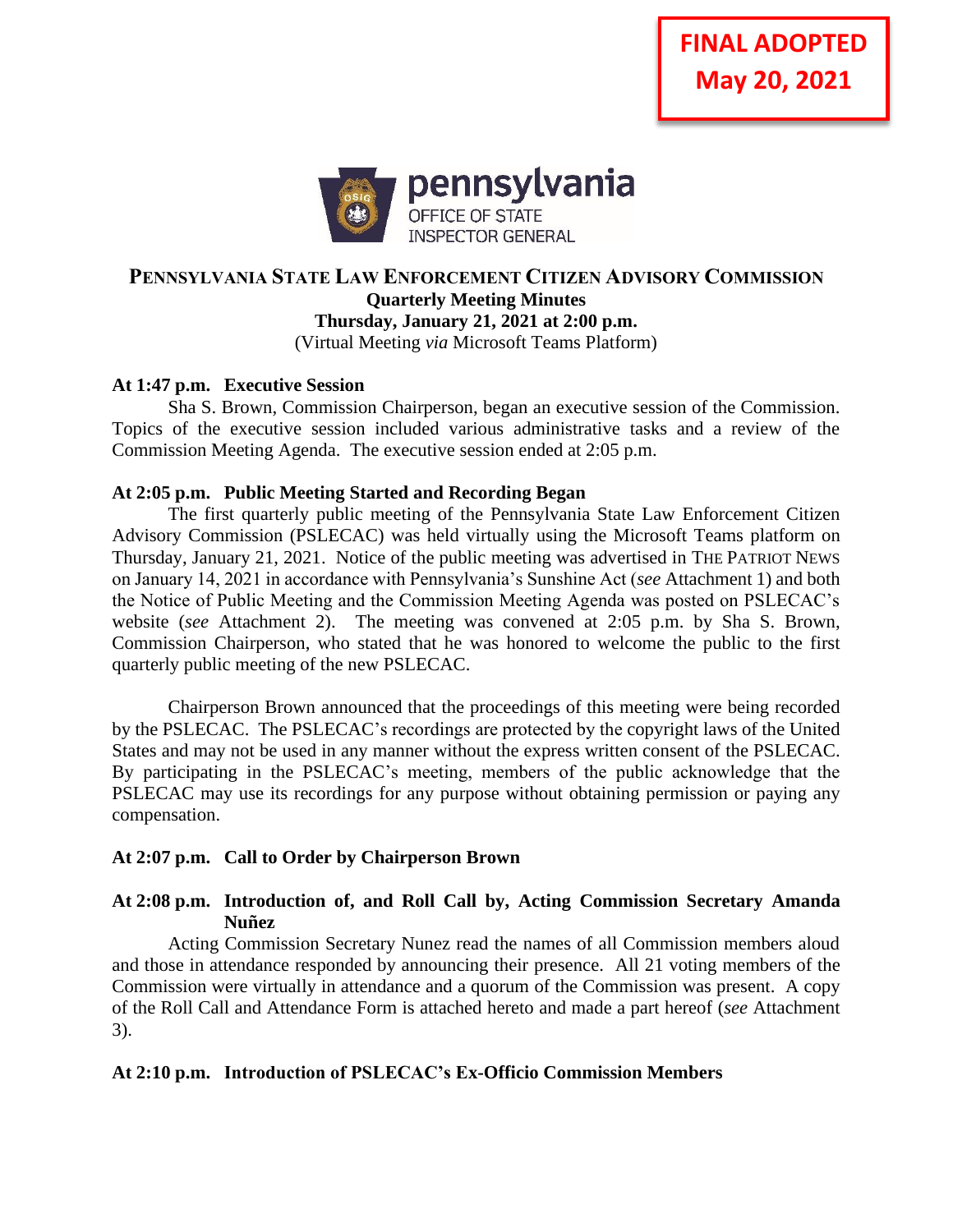Chairperson Brown introduced the Commission's ex-officio members. Those in attendance included:

- *Marcus L. Brown*, Pennsylvania Director of Homeland Security, Governor's Office
- *Anne G. Cornick*, Deputy General Counsel, OGC
- *Christopher King*, Captain, PSP
- *Joseph Jacob*, Chief, Pennsylvania Capitol Police
- *John Norbeck*, Deputy Secretary, DCNR
- *Michael Pennington*, Executive Director, PCCD

#### **At 2:11 p.m. Introduction of, and Administration of the Oath of Office by State Inspector General Lucas M. Miller for all Commission Members**

Chairperson Brown introduced State Inspector General Lucas M. Miller who proceeded to welcome all Commission members and administer the Oath of Office. Following the administration of the Oath of Office by State Inspector General Miller, all Commission members in attendance responded with a "Yes".

#### **At 2:13 p.m. Commission Meeting Agenda and Adoption of Previous Meeting Minutes**

Chairman Brown discussed items listed on the Commission's Meeting Agenda. Because this was the first quarterly meeting of the PSLECAC, there were no previous meeting minutes offered for adoption.

# **At 2:19 p.m. Opening Remarks by Commission Chairperson and Introduction of Commission Members**

Following prepared opening remarks regarding the Commission's mission and work ahead, Chairperson Brown introduced each voting member of the Commission and each voting member gave brief remarks. All 21 voting members of the Commission provided introductory remarks and brief biographical information.

# **At 3:09 p.m. Guest Speaker Pennsylvania State Representative Chris Rabb**

State Representative Chris Raub spoke about Act 57 and his concerns surrounding the loophole in the Act (Rabb provided a link to the legislation in the chat room of the meeting).

# **At 3:17 p.m. Introductory Remarks by Ex-Officio Commission Members**

Chairperson Brown opened the floor to ex-officio members of the Commission to provide brief introductory remarks. Ex-officio Commission members provided brief biographical information along with agency descriptions (where applicable). Those who spoke included:

- Mike Pennington, PCCD
- John Norbeck, Deputy Secretary for Parks and Forestry, DCNR
- Marcus Brown, Director of Homeland Security and Deputy Chief of Staff of the Governor
- Anne Cornick, Deputy General Counsel, OGC
- Joseph "Joe" Jacob, Superintendent, Capitol Police
- Christopher "Chris" King, Captain, PSP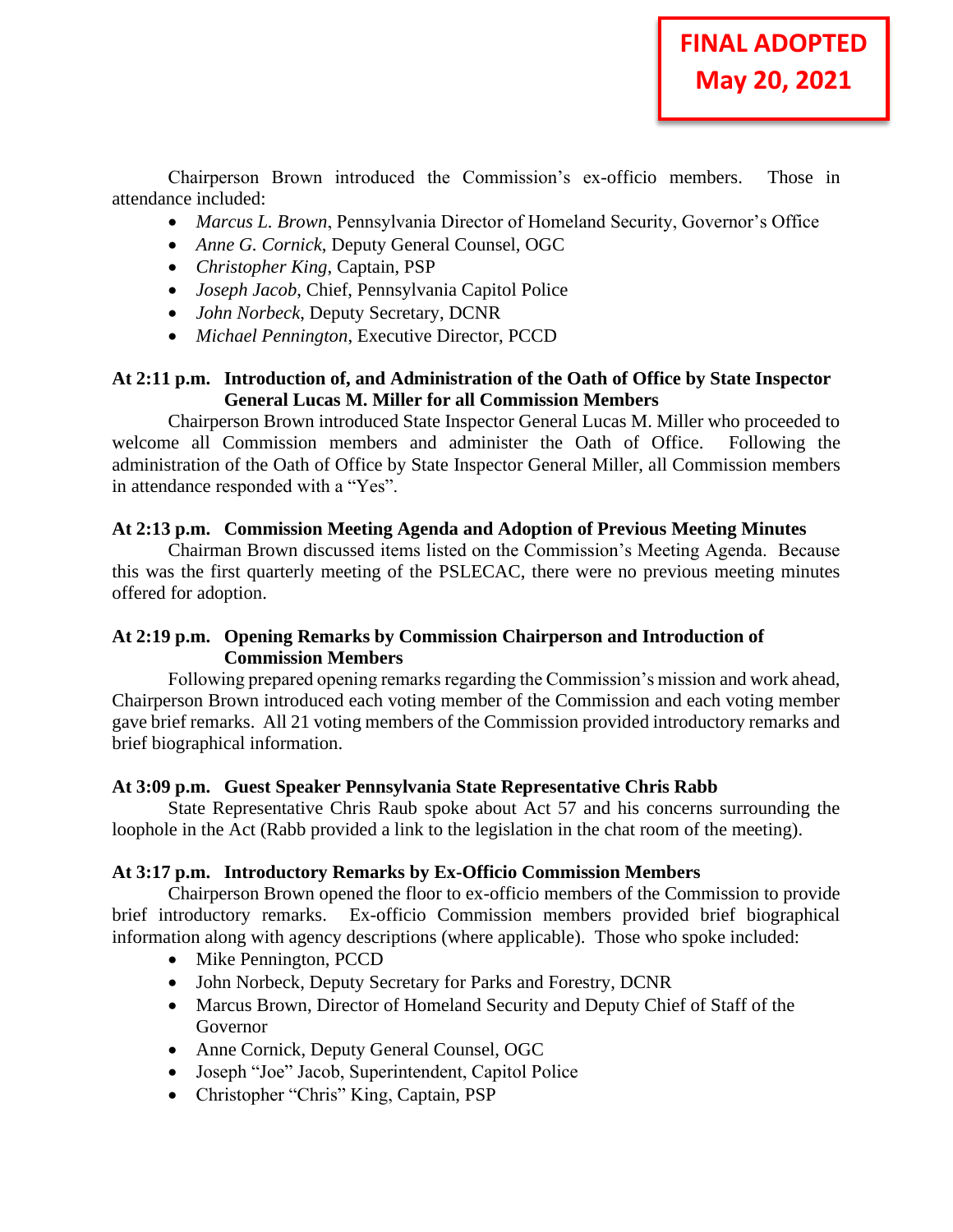• Robert Evanchick, Commissioner, PSP

#### **At 3:34 p.m. Public Comment**

Chairperson Brown opened the floor to any guests attending the meeting to offer public comment. No prior public comments or guests were registered ahead of time. One guest spoke during the meeting:

**FINAL ADOPTED** 

**May 20, 2021**

• Ashleigh Strange (regarding the Commonwealth's use of force policy related to mental health)

#### **At 3:36 p.m. Closing Remarks and Announcements by Commission Chairperson**

Chairperson Brown provided closing remarks and informed the public about upcoming Commission meetings including a tentative special meeting of the Commission in the coming weeks to adopt Commission bylaws, nomination and appointment of Commission officers and establishment of Commission Sub-committees.

#### **At 3:39 p.m. Public Meeting Adjourned**